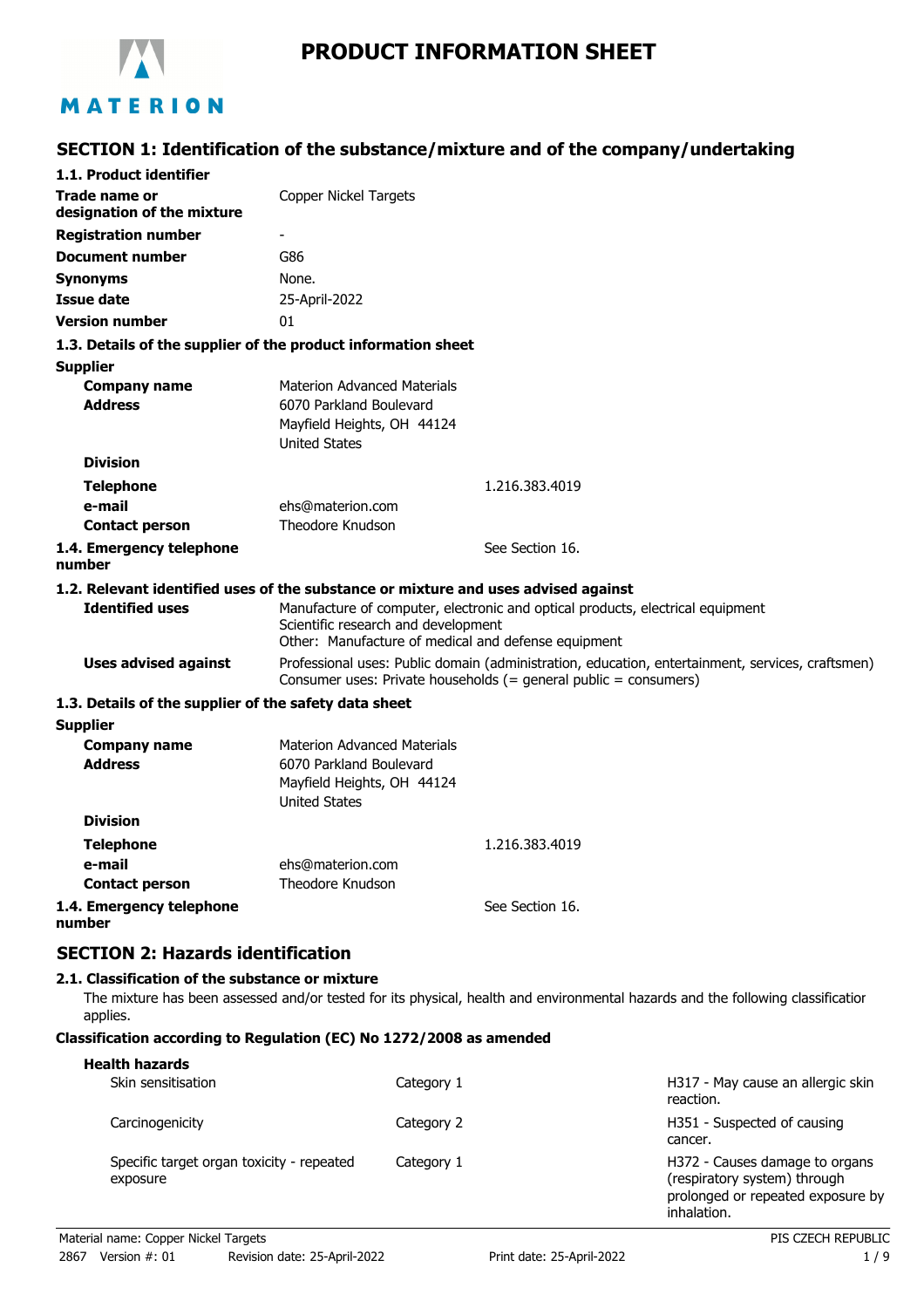**Hagard summary cause of causing** o the respiratory system.

| <b>Hazard summary</b>                          | May cause damage to organs through prolonged or repeated exposure. Su<br>cancer. May cause an allergic skin reaction. May cause irritation to the res<br>Prolonged exposure may cause chronic effects.                      |
|------------------------------------------------|-----------------------------------------------------------------------------------------------------------------------------------------------------------------------------------------------------------------------------|
| 2.2. Label elements                            |                                                                                                                                                                                                                             |
|                                                | Label according to Regulation (EC) No. 1272/2008 as amended                                                                                                                                                                 |
| <b>Contains:</b>                               | copper, Nickel                                                                                                                                                                                                              |
| <b>Hazard pictograms</b>                       |                                                                                                                                                                                                                             |
| <b>Signal word</b>                             | Danger                                                                                                                                                                                                                      |
| <b>Hazard statements</b>                       |                                                                                                                                                                                                                             |
| H317<br>H335<br>H351<br>H372                   | May cause an allergic skin reaction.<br>May cause respiratory irritation.<br>Suspected of causing cancer.<br>Causes damage to organs (respiratory system) through prolonged or repea<br>inhalation.                         |
| <b>Precautionary statements</b>                |                                                                                                                                                                                                                             |
| <b>Prevention</b>                              |                                                                                                                                                                                                                             |
| P201                                           | Obtain special instructions before use.                                                                                                                                                                                     |
| P202                                           | Do not handle until all safety precautions have been read and understood.                                                                                                                                                   |
| P260                                           | Do not breathe dust/fume/gas/mist/vapours/spray.                                                                                                                                                                            |
| P <sub>271</sub>                               | Use only outdoors or in a well-ventilated area.                                                                                                                                                                             |
| P272                                           | Contaminated work clothing should not be allowed out of the workplace.                                                                                                                                                      |
| P280                                           | Wear protective gloves/protective clothing/eye protection/face protection.                                                                                                                                                  |
| P285                                           | In case of inadequate ventilation wear respiratory protection.                                                                                                                                                              |
| <b>Response</b>                                |                                                                                                                                                                                                                             |
| P312<br>$P333 + P313$<br>$P362 + P364$<br>P363 | Call a POISON CENTRE/doctor if you feel unwell.<br>If skin irritation or rash occurs: Get medical advice/attention.<br>Take off contaminated clothing and wash it before reuse.<br>Wash contaminated clothing before reuse. |
| <b>Storage</b>                                 |                                                                                                                                                                                                                             |
| $P403 + P233$<br>P405                          | Store in a well-ventilated place. Keep container tightly closed.<br>Store locked up.                                                                                                                                        |

| <b>Disposal</b>                          |                                                                                                     |
|------------------------------------------|-----------------------------------------------------------------------------------------------------|
| P501                                     | Dispose of contents/container in accordance with local/regional/national/international regulations. |
| Supplemental label<br><b>information</b> | For further information, please contact the Product Stewardship Department at +1.800.862.4118.      |
| 2.3. Other hazards                       | None known.                                                                                         |

### **SECTION 3: Composition/information on ingredients**

#### **3.2. Mixtures**

### **General information**

| <b>Chemical name</b> | $\frac{1}{2}$                                        | No.                    | CAS-No. / EC REACH Registration No. Index No.                                   |                      | <b>Notes</b> |
|----------------------|------------------------------------------------------|------------------------|---------------------------------------------------------------------------------|----------------------|--------------|
| copper               | 75 - 99                                              | 7440-50-8<br>231-159-6 |                                                                                 | $029 - 019 - 01 - X$ |              |
|                      | <b>Classification:</b> Aquatic Chronic 1;H410(M=100) |                        |                                                                                 |                      |              |
| <b>Nickel</b>        | $1 - 25$                                             | 7440-02-0<br>231-111-4 | 01-2119438727-29-0049                                                           | 028-002-00-7         |              |
|                      |                                                      |                        | Classification: Skin Sens. 1;H317, STOT SE 3;H335, Carc. 2;H351, STOT RE 2;H373 |                      | 7,S          |

### **SECTION 4: First aid measures**

| <b>General information</b>             | Ensure that medical personnel are aware of the material(s) involved, and take precautions to<br>protect themselves. |  |
|----------------------------------------|---------------------------------------------------------------------------------------------------------------------|--|
| 4.1. Description of first aid measures |                                                                                                                     |  |
| <b>Inhalation</b>                      | Move to fresh air. Call a physician if symptoms develop or persist.                                                 |  |
| <b>Skin contact</b>                    | Wash off with soap and water. Get medical attention if irritation develops and persists.                            |  |
| Eye contact                            | Rinse with water. Get medical attention if irritation develops and persists.                                        |  |

or repeated exposure by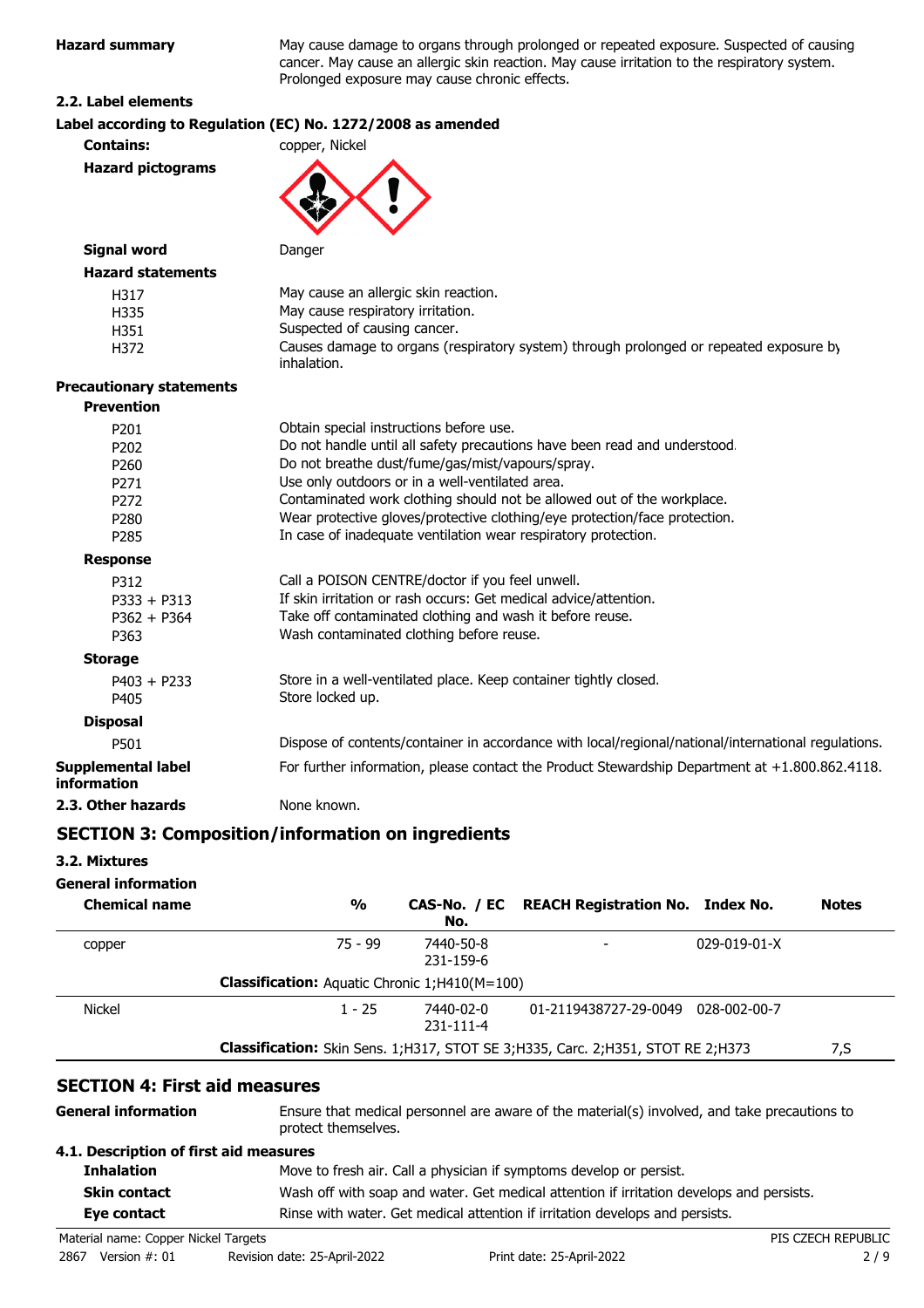| <b>Ingestion</b>                                                                         | Rinse mouth. Get medical attention if symptoms occur.                                      |  |  |
|------------------------------------------------------------------------------------------|--------------------------------------------------------------------------------------------|--|--|
| 4.2. Most important<br>symptoms and effects, both<br>acute and delayed                   | Exposure may cause temporary irritation, redness, or discomfort.                           |  |  |
| 4.3. Indication of any<br>immediate medical attention<br>and special treatment<br>needed | Treat symptomatically.                                                                     |  |  |
| <b>SECTION 5: Firefighting measures</b>                                                  |                                                                                            |  |  |
| <b>General fire hazards</b>                                                              | No unusual fire or explosion hazards noted.                                                |  |  |
| 5.1. Extinguishing media                                                                 |                                                                                            |  |  |
| <b>Suitable extinguishing</b><br>media                                                   | Powder. Dry sand.                                                                          |  |  |
| Unsuitable extinguishing<br>media                                                        | Do not use water jet as an extinguisher, as this will spread the fire.                     |  |  |
| 5.2. Special hazards arising<br>from the substance or<br>mixture                         | None known.                                                                                |  |  |
| 5.3. Advice for firefighters                                                             |                                                                                            |  |  |
| <b>Special protective</b><br>equipment for<br>firefighters                               | Wear suitable protective equipment.                                                        |  |  |
| <b>Special firefighting</b><br>procedures                                                | Move containers from fire area if you can do so without risk.                              |  |  |
| <b>Specific methods</b>                                                                  | Use standard firefighting procedures and consider the hazards of other involved materials. |  |  |

## **SECTION 6: Accidental release measures**

|                                                              | 6.1. Personal precautions, protective equipment and emergency procedures                               |
|--------------------------------------------------------------|--------------------------------------------------------------------------------------------------------|
| For non-emergency<br>personnel                               | Keep unnecessary personnel away.                                                                       |
| For emergency<br>responders                                  | Keep unnecessary personnel away. Use personal protection recommended in Section 8 of the PIS.          |
| 6.2. Environmental<br>precautions                            | Collect spillage. Prevent further leakage or spillage if safe to do so.                                |
| 6.3. Methods and material for<br>containment and cleaning up | Stop the flow of material, if this is without risk. Following product recovery, flush area with water. |
| 6.4. Reference to other<br>sections                          | Not available.                                                                                         |

## **SECTION 7: Handling and storage**

| 7.1. Precautions for safe<br>handling                                   | Obtain special instructions before use. Do not handle until all safety precautions have been read<br>and understood. Provide adequate ventilation. Avoid breathing dust/fume/gas/mist/vapours/spray.<br>Avoid contact with eyes, skin, and clothing. Avoid prolonged exposure. Should be handled in closed<br>systems, if possible. Wear appropriate personal protective equipment. Observe good industrial<br>hygiene practices. |  |
|-------------------------------------------------------------------------|-----------------------------------------------------------------------------------------------------------------------------------------------------------------------------------------------------------------------------------------------------------------------------------------------------------------------------------------------------------------------------------------------------------------------------------|--|
| 7.2. Conditions for safe<br>storage, including any<br>incompatibilities | Store locked up.                                                                                                                                                                                                                                                                                                                                                                                                                  |  |
| 7.3. Specific end use(s)                                                | Not available.                                                                                                                                                                                                                                                                                                                                                                                                                    |  |
| <b>SECTION 8: Exposure controls/personal protection</b>                 |                                                                                                                                                                                                                                                                                                                                                                                                                                   |  |

# **8.1. Control parameters**

# **Occupational exposure limits**

| <b>Czech Republic. OELs. Government Decree 361</b> |            |                      |                     |  |
|----------------------------------------------------|------------|----------------------|---------------------|--|
| <b>Components</b>                                  | Type       | <b>Value</b>         | <b>Form</b>         |  |
| copper (CAS 7440-50-8)                             | Ceiling    | $2 \text{ mg/m}$     | Dust.               |  |
|                                                    |            | $0,2$ mg/m3          | Fume.               |  |
|                                                    | <b>TWA</b> | 1 mg/m $3$           | Dust.               |  |
|                                                    |            | $0,1 \, \text{mg/m}$ | Fume.               |  |
| Nickel (CAS 7440-02-0)                             | Ceiling    | 1 mg/m $3$           | Aerosol, inhalable. |  |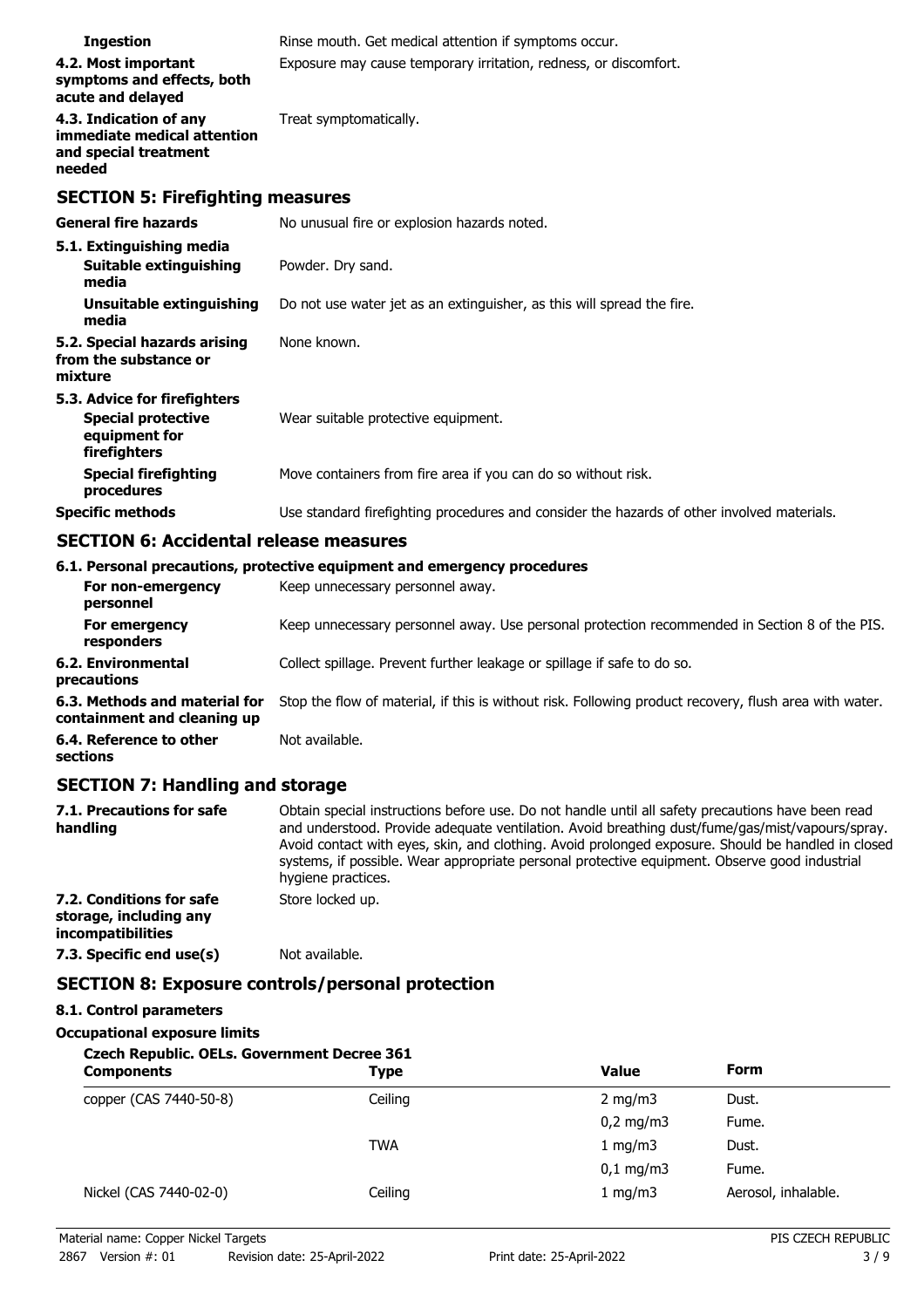| Czech Republic. OELs. Government Decree 361<br><b>Components</b>      | <b>Type</b>                                                                                                                                                                                                                                                                                                                                                                                            |                                                                           | <b>Value</b>           |                      | Form                                                                                                                |  |
|-----------------------------------------------------------------------|--------------------------------------------------------------------------------------------------------------------------------------------------------------------------------------------------------------------------------------------------------------------------------------------------------------------------------------------------------------------------------------------------------|---------------------------------------------------------------------------|------------------------|----------------------|---------------------------------------------------------------------------------------------------------------------|--|
|                                                                       | <b>TWA</b>                                                                                                                                                                                                                                                                                                                                                                                             |                                                                           |                        | $0,5$ mg/m3          | Aerosol, inhalable.                                                                                                 |  |
| <b>Biological limit values</b>                                        |                                                                                                                                                                                                                                                                                                                                                                                                        |                                                                           |                        |                      |                                                                                                                     |  |
| 2, Government Decree 432/2003 Sb.                                     |                                                                                                                                                                                                                                                                                                                                                                                                        |                                                                           |                        |                      | Czech Republic. Limit Values for Indictators of Biological Exposure Tests in Urine and Blood, Annex 2, Tables 1 and |  |
| <b>Components</b>                                                     | <b>Value</b>                                                                                                                                                                                                                                                                                                                                                                                           | <b>Determinant</b>                                                        | <b>Specimen</b>        | <b>Sampling Time</b> |                                                                                                                     |  |
| Nickel (CAS 7440-02-0)                                                | 0,077 µmol/mmol                                                                                                                                                                                                                                                                                                                                                                                        | Nickel                                                                    | Creatinine in<br>urine | $\ast$               |                                                                                                                     |  |
|                                                                       | $0.04$ mg/g                                                                                                                                                                                                                                                                                                                                                                                            | <b>Nickel</b>                                                             | Creatinine in<br>urine | $\ast$               |                                                                                                                     |  |
| * - For sampling details, please see the source document.             |                                                                                                                                                                                                                                                                                                                                                                                                        |                                                                           |                        |                      |                                                                                                                     |  |
| <b>Recommended monitoring</b><br>procedures                           |                                                                                                                                                                                                                                                                                                                                                                                                        | Follow standard monitoring procedures.                                    |                        |                      |                                                                                                                     |  |
| <b>Derived no effect levels</b><br>(DNELs)                            | Not available.                                                                                                                                                                                                                                                                                                                                                                                         |                                                                           |                        |                      |                                                                                                                     |  |
| <b>Predicted no effect</b><br>concentrations (PNECs)                  | Not available.                                                                                                                                                                                                                                                                                                                                                                                         |                                                                           |                        |                      |                                                                                                                     |  |
| 8.2. Exposure controls                                                |                                                                                                                                                                                                                                                                                                                                                                                                        |                                                                           |                        |                      |                                                                                                                     |  |
| <b>Appropriate engineering</b><br>controls                            | Good general ventilation (typically 10 air changes per hour) should be used. Ventilation rates should<br>be matched to conditions. If applicable, use process enclosures, local exhaust ventilation, or other<br>engineering controls to maintain airborne levels below recommended exposure limits. If exposure<br>limits have not been established, maintain airborne levels to an acceptable level. |                                                                           |                        |                      |                                                                                                                     |  |
| Individual protection measures, such as personal protective equipment |                                                                                                                                                                                                                                                                                                                                                                                                        |                                                                           |                        |                      |                                                                                                                     |  |
| <b>General information</b>                                            | Personal protection equipment should be chosen according to the CEN standards and in discussion<br>with the supplier of the personal protective equipment.                                                                                                                                                                                                                                             |                                                                           |                        |                      |                                                                                                                     |  |
| Eye/face protection                                                   |                                                                                                                                                                                                                                                                                                                                                                                                        | Wear safety glasses with side shields (or goggles).                       |                        |                      |                                                                                                                     |  |
| <b>Skin protection</b>                                                |                                                                                                                                                                                                                                                                                                                                                                                                        |                                                                           |                        |                      |                                                                                                                     |  |
| - Hand protection                                                     |                                                                                                                                                                                                                                                                                                                                                                                                        | Wear gloves to prevent metal cuts and skin abrasions during handling.     |                        |                      |                                                                                                                     |  |
| - Other                                                               |                                                                                                                                                                                                                                                                                                                                                                                                        | Wear suitable protective clothing.                                        |                        |                      |                                                                                                                     |  |
| <b>Respiratory protection</b>                                         |                                                                                                                                                                                                                                                                                                                                                                                                        | In case of insufficient ventilation, wear suitable respiratory equipment. |                        |                      |                                                                                                                     |  |
| <b>Thermal hazards</b>                                                |                                                                                                                                                                                                                                                                                                                                                                                                        | Wear appropriate thermal protective clothing, when necessary.             |                        |                      |                                                                                                                     |  |
| <b>Hygiene measures</b>                                               | Always observe good personal hygiene measures, such as washing after handling the material and<br>before eating, drinking, and/or smoking. Routinely wash work clothing and protective equipment to<br>remove contaminants.                                                                                                                                                                            |                                                                           |                        |                      |                                                                                                                     |  |
| <b>Environmental exposure</b><br>controls                             | Inform appropriate managerial or supervisory personnel of all environmental releases.                                                                                                                                                                                                                                                                                                                  |                                                                           |                        |                      |                                                                                                                     |  |
| <b>SECTION 9: Physical and chemical properties</b>                    |                                                                                                                                                                                                                                                                                                                                                                                                        |                                                                           |                        |                      |                                                                                                                     |  |
| 9.1. Information on basic physical and chemical properties            |                                                                                                                                                                                                                                                                                                                                                                                                        |                                                                           |                        |                      |                                                                                                                     |  |

| <b>Appearance</b>                            |                                                 |  |
|----------------------------------------------|-------------------------------------------------|--|
| <b>Physical state</b>                        | Solid.                                          |  |
| Form                                         | Various shapes.                                 |  |
| Colour                                       | Red                                             |  |
| <b>Odour</b>                                 | None.                                           |  |
| <b>Odour threshold</b>                       | Not applicable.                                 |  |
| рH                                           | Not applicable.                                 |  |
| <b>Melting point/freezing point</b>          | 1083 °C (1981,4 °F) estimated / Not applicable. |  |
| Initial boiling point and<br>boiling range   | Not applicable.                                 |  |
| <b>Flash point</b>                           | Not applicable.                                 |  |
| <b>Evaporation rate</b>                      | Not applicable.                                 |  |
| Flammability (solid, gas)                    | None known.                                     |  |
| Upper/lower flammability or explosive limits |                                                 |  |
| <b>Explosive limit - lower (</b><br>%)       | Not applicable.                                 |  |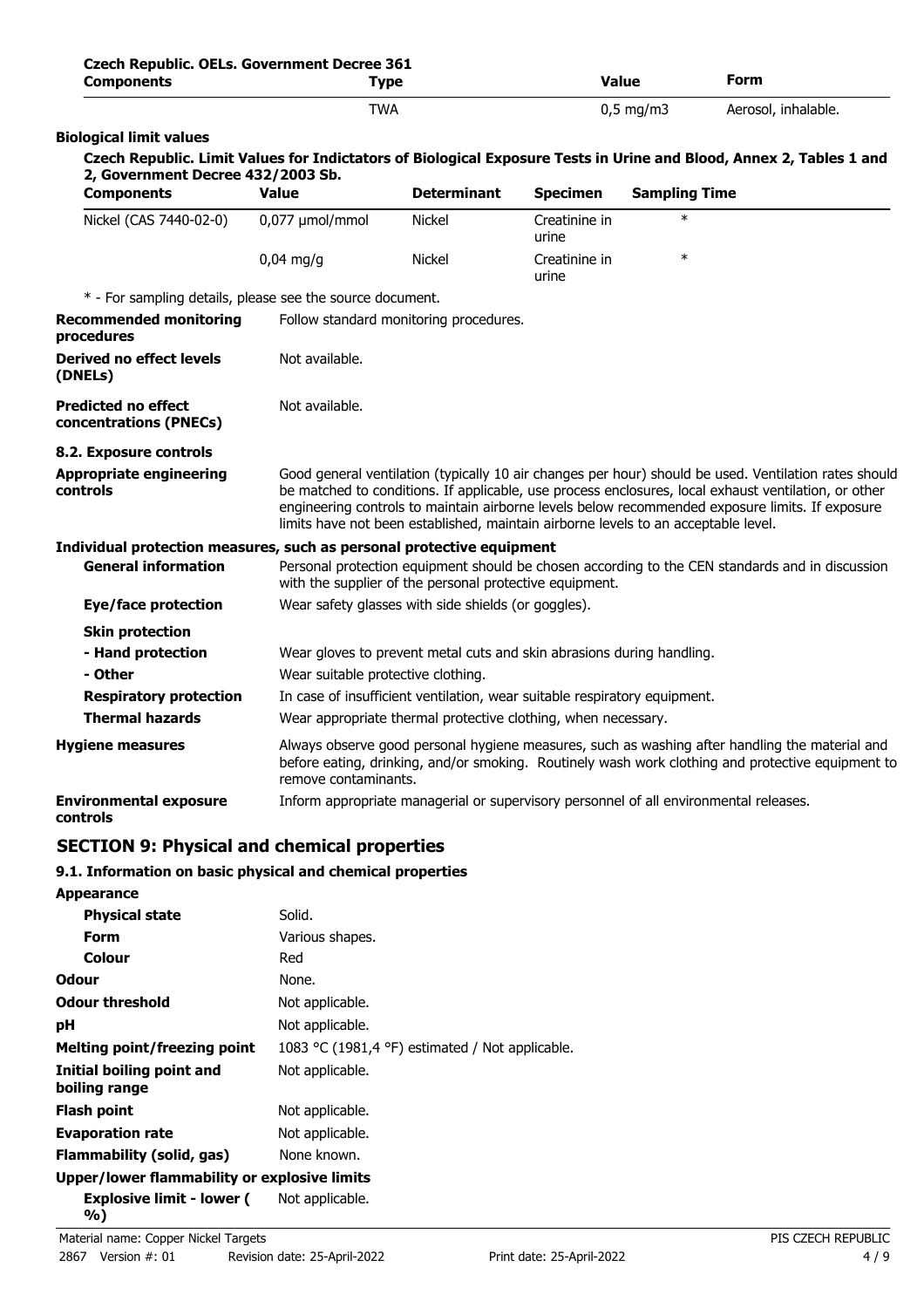| <b>Explosive limit - upper</b><br>(%)             | Not applicable.                                                                                                                                           |
|---------------------------------------------------|-----------------------------------------------------------------------------------------------------------------------------------------------------------|
| <b>Vapour pressure</b>                            | Not applicable.                                                                                                                                           |
| <b>Vapour density</b>                             | Not applicable.                                                                                                                                           |
| <b>Relative density</b>                           | Not applicable.                                                                                                                                           |
| Solubility(ies)                                   |                                                                                                                                                           |
| Solubility (water)                                | Insoluble.                                                                                                                                                |
| <b>Partition coefficient</b><br>(n-octanol/water) | Not applicable.                                                                                                                                           |
| <b>Auto-ignition temperature</b>                  | Not applicable.                                                                                                                                           |
| <b>Decomposition temperature</b>                  | Not applicable.                                                                                                                                           |
| <b>Viscosity</b>                                  | Not applicable.                                                                                                                                           |
| <b>Explosive properties</b>                       | Not explosive.                                                                                                                                            |
| <b>Oxidising properties</b>                       | Not oxidising.                                                                                                                                            |
| 9.2. Other information                            |                                                                                                                                                           |
| <b>Density</b>                                    | 8,88 g/cm3 estimated                                                                                                                                      |
| <b>SECTION 10: Stability and reactivity</b>       |                                                                                                                                                           |
| 10.1. Reactivity                                  | The product is stable and non-reactive under normal conditions of use, storage and transport.                                                             |
| 10.2. Chemical stability                          | Material is stable under normal conditions.                                                                                                               |
| 10.3. Possibility of hazardous<br>reactions       | No dangerous reaction known under conditions of normal use.                                                                                               |
| 10.4. Conditions to avoid                         | Contact with incompatible materials.                                                                                                                      |
| 10.5. Incompatible materials                      | Strong oxidising agents.                                                                                                                                  |
| 10.6. Hazardous<br>decomposition products         | No hazardous decomposition products are known.                                                                                                            |
| <b>SECTION 11: Toxicological information</b>      |                                                                                                                                                           |
| <b>General information</b>                        | Occupational exposure to the substance or mixture may cause adverse effects.                                                                              |
| <b>Information on likely routes of exposure</b>   |                                                                                                                                                           |
| <b>Inhalation</b>                                 | May cause irritation to the respiratory system. Prolonged inhalation may be harmful.                                                                      |
| Skin contact                                      | May cause an allergic skin reaction.                                                                                                                      |
| Eye contact                                       | Not likely, due to the form of the product.                                                                                                               |
| <b>Ingestion</b>                                  | May cause discomfort if swallowed. However, ingestion is not likely to be a primary route of<br>occupational exposure.                                    |
| <b>Symptoms</b>                                   | May cause an allergic skin reaction.                                                                                                                      |
| 11.1. Information on toxicological effects        |                                                                                                                                                           |
| <b>Acute toxicity</b>                             | May cause an allergic skin reaction. May cause respiratory irritation.                                                                                    |
| <b>Skin corrosion/irritation</b>                  | Due to partial or complete lack of data the classification is not possible.                                                                               |
| Serious eye damage/eye<br>irritation              | Not likely, due to the form of the product.                                                                                                               |
| <b>Respiratory sensitisation</b>                  | Due to partial or complete lack of data the classification is not possible. May cause allergy or<br>asthma symptoms or breathing difficulties if inhaled. |
| <b>Skin sensitisation</b>                         | May cause an allergic skin reaction.                                                                                                                      |
| <b>Germ cell mutagenicity</b>                     | Due to partial or complete lack of data the classification is not possible.                                                                               |

**Carcinogenicity** Suspected of causing cancer.

## **IARC Monographs. Overall Evaluation of Carcinogenicity**

| Nickel (CAS 7440-02-0)                                | 2B Possibly carcinogenic to humans.                                                     |
|-------------------------------------------------------|-----------------------------------------------------------------------------------------|
| <b>Reproductive toxicity</b>                          | Due to partial or complete lack of data the classification is not possible.             |
| Specific target organ toxicity<br>- single exposure   | Not classified.                                                                         |
| Specific target organ toxicity<br>- repeated exposure | May cause damage to organs (respiratory system) through prolonged or repeated exposure. |
| <b>Aspiration hazard</b>                              | Due to partial or complete lack of data the classification is not possible.             |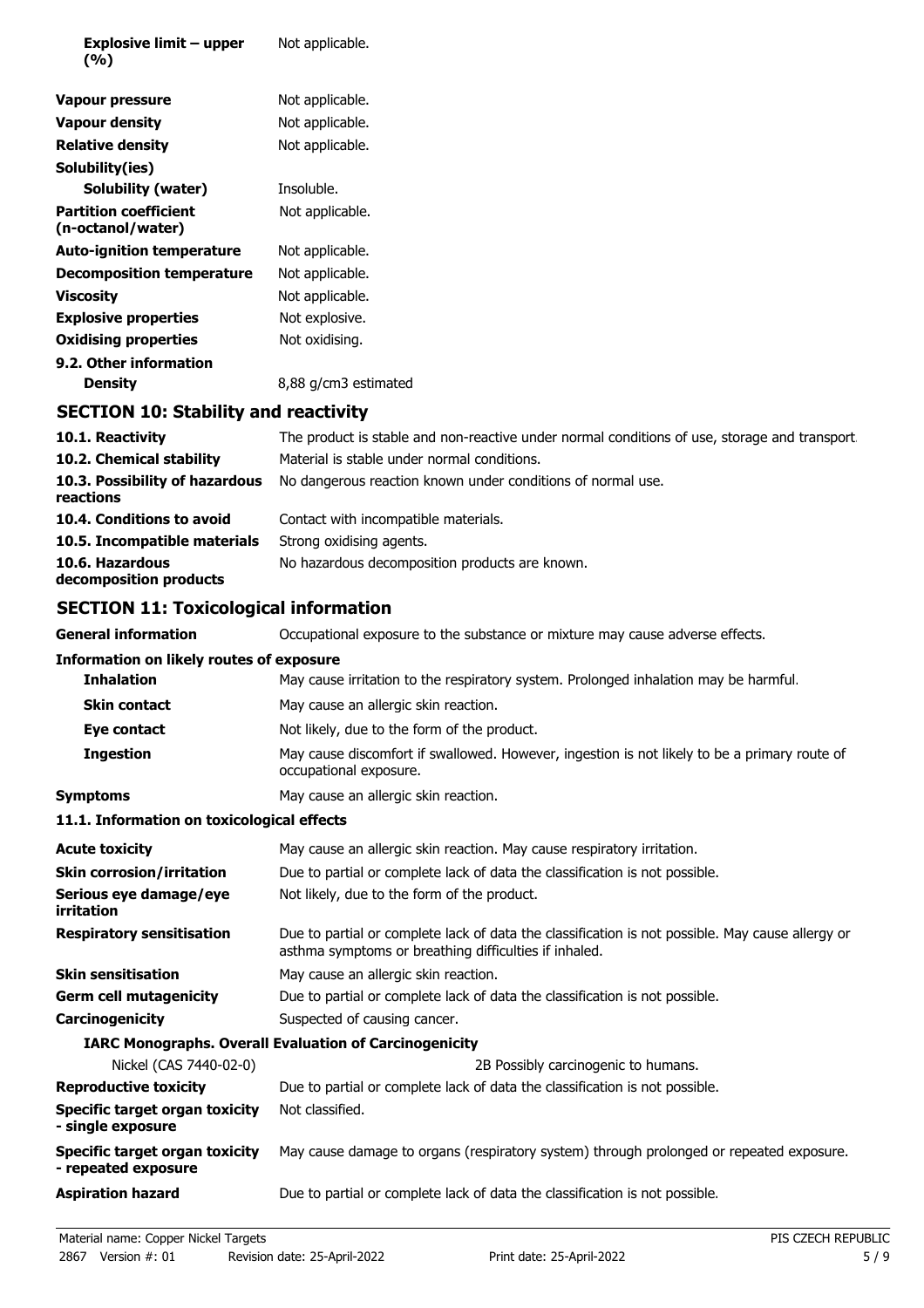| No information available. |
|---------------------------|
| Not available.            |
|                           |

## **SECTION 12: Ecological information**

**12.1. Toxicity**

|             | <b>Species</b>                                                      | <b>Test Results</b>    |
|-------------|---------------------------------------------------------------------|------------------------|
|             |                                                                     |                        |
|             |                                                                     |                        |
|             |                                                                     |                        |
| <b>EC50</b> | Water flea (Daphnia magna)                                          | $0,036$ mg/l, 48 hours |
| <b>LC50</b> | Fathead minnow (Pimephales promelas) 0,0319 - 0,0544 mg/l, 96 hours |                        |
|             |                                                                     |                        |
|             |                                                                     |                        |
|             |                                                                     |                        |
| <b>LC50</b> | Rainbow trout, donaldson trout<br>(Oncorhynchus mykiss)             | $0.06$ mg/l, 4 days    |
|             |                                                                     |                        |

\* Estimates for product may be based on additional component data not shown.

| 12.2. Persistence and<br>degradability                    | No data is available on the degradability of this product. |
|-----------------------------------------------------------|------------------------------------------------------------|
| 12.3. Bioaccumulative<br>potential                        | Not available.                                             |
| <b>Partition coefficient</b><br>n-octanol/water (log Kow) | Not available.                                             |
| <b>Bioconcentration factor (BCF)</b>                      | Not available.                                             |
| 12.4. Mobility in soil                                    | Not available.                                             |
| 12.5. Results of PBT and<br><b>vPvB</b> assessment        | Not a PBT or vPvB substance or mixture.                    |
| 12.6. Other adverse effects                               | Not available.                                             |

### **SECTION 13: Disposal considerations**

### **13.1. Waste treatment methods**

| <b>Residual waste</b>                  | Dispose of in accordance with local regulations. Empty containers or liners may retain some product<br>residues. This material and its container must be disposed of in a safe manner (see: Disposal<br>instructions). |
|----------------------------------------|------------------------------------------------------------------------------------------------------------------------------------------------------------------------------------------------------------------------|
| <b>Contaminated packaging</b>          | Since emptied containers may retain product residue, follow label warnings even after container is<br>emptied. Empty containers should be taken to an approved waste handling site for recycling or<br>disposal.       |
| <b>EU waste code</b>                   | The Waste code should be assigned in discussion between the user, the producer and the waste<br>disposal company.                                                                                                      |
| <b>Disposal</b><br>methods/information | Collect and reclaim or dispose in sealed containers at licensed waste disposal site. Dispose of<br>contents/container in accordance with local/regional/national/international regulations.                            |
| <b>Special precautions</b>             | Dispose in accordance with all applicable regulations.                                                                                                                                                                 |

# **SECTION 14: Transport information**

### **ADR**

| 14.1. UN number                  | UN3178                             |
|----------------------------------|------------------------------------|
| 14.2. UN proper shipping<br>name | FLAMMABLE SOLID, INORGANIC, N.O.S. |
|                                  |                                    |
| 14.3. Transport hazard class(es) |                                    |
| <b>Class</b>                     | 4.1                                |
| Subsidiary risk                  |                                    |
| Label(s)                         | 4.1                                |
| Hazard No. (ADR)                 | 40                                 |
| <b>Tunnel restriction</b>        | E                                  |
| code                             |                                    |
| 14.4. Packing group              | ĦТ                                 |
| 14.5. Environmental              | Yes                                |
| hazards                          |                                    |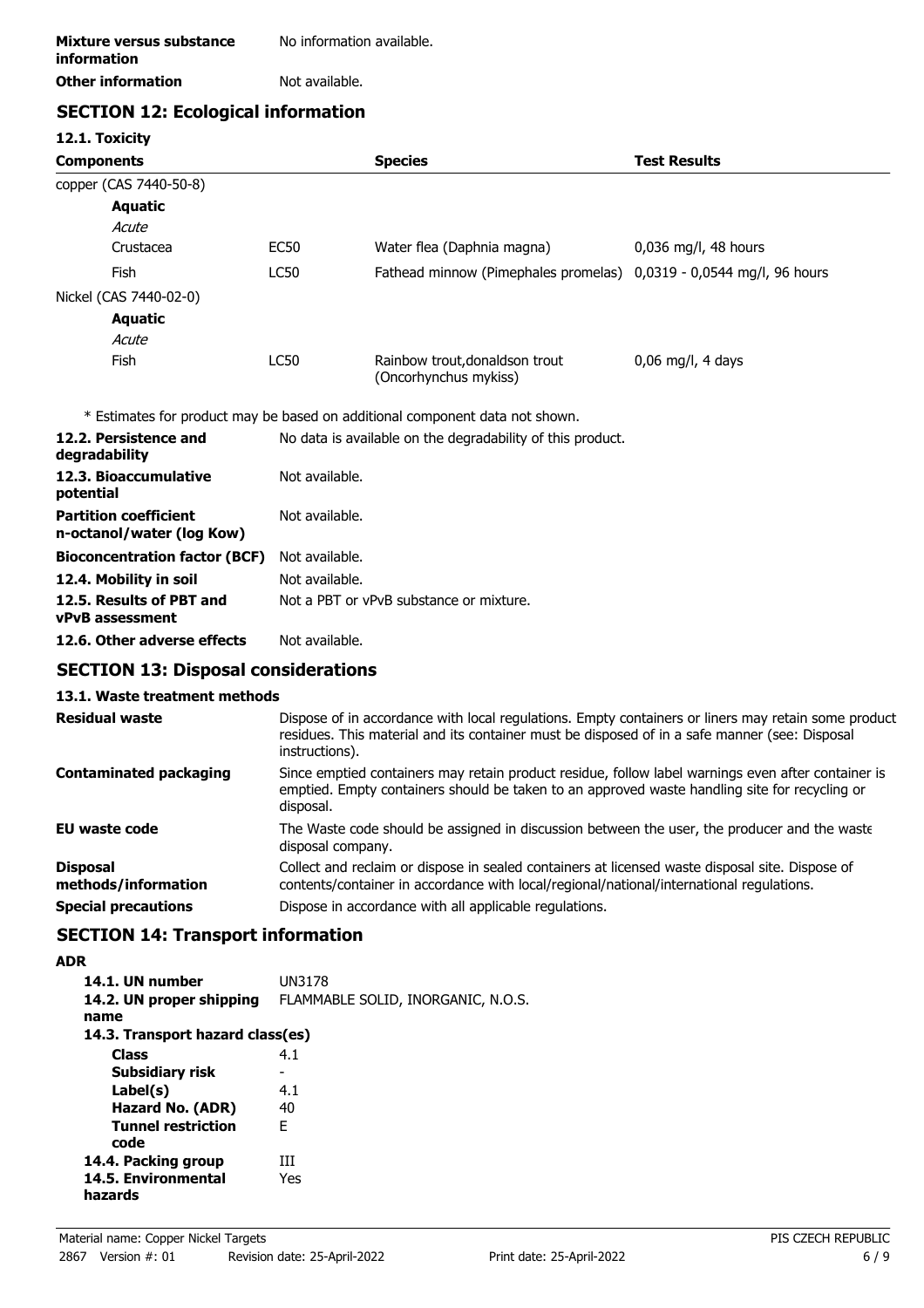14.6. Special precautions Not available. **for user RID 14.1. UN number** UN3178 **14.2. UN proper shipping** FLAMMABLE SOLID, INORGANIC, N.O.S. **name Class** 4.1 **14.3. Transport hazard class(es) Subsidiary risk** - **Label(s)** 4.1 **14.4. Packing group III 14.5. Environmental** Yes **hazards** 14.6. Special precautions Not available. **for user ADN 14.1. UN number** UN3178 **14.2. UN proper shipping** FLAMMABLE SOLID, INORGANIC, N.O.S. **name Class** 4.1 **14.3. Transport hazard class(es) Subsidiary risk Label(s)** 4.1 **14.4. Packing group** III **14.5. Environmental** Yes **hazards** 14.6. Special precautions Not available. **for user**

#### **IATA**

14.1. - 14.6.: Not regulated as dangerous goods.

#### **IMDG**

14.1. - 14.6.: Not regulated as dangerous goods.

#### **ADN; ADR; RID**



**Marine pollutant**



### **SECTION 15: Regulatory information**

**15.1. Safety, health and environmental regulations/legislation specific for the substance or mixture EU regulations**

**Regulation (EC) No. 1005/2009 on substances that deplete the ozone layer, Annex I and II, as amended** Not listed.

#### **Regulation (EU) 2019/1021 On persistent organic pollutants (recast), as amended** Not listed.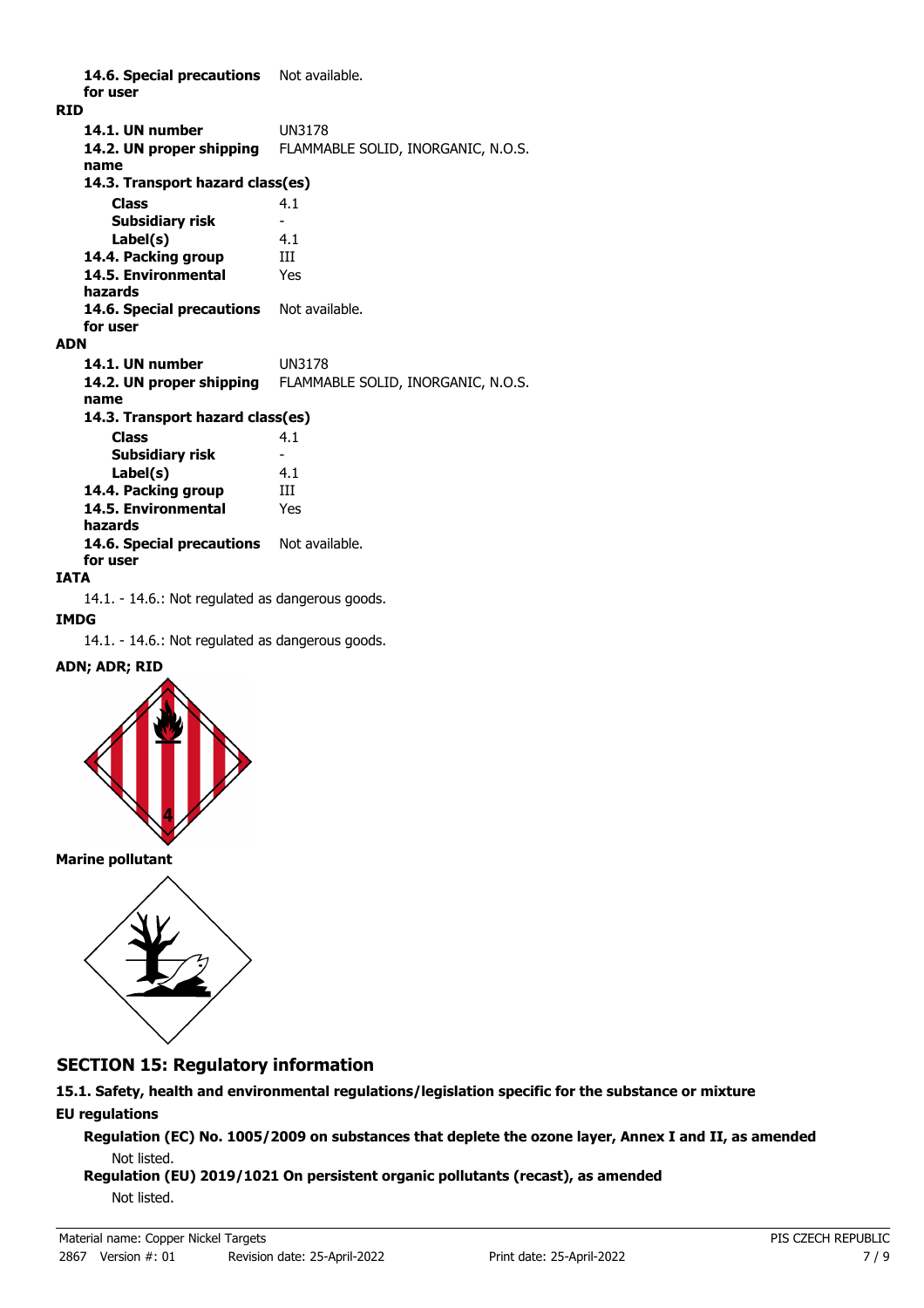| amended                              | Regulation (EU) No. 649/2012 concerning the export and import of dangerous chemicals, Annex I, Part 1 as                                                                                                                                                                              |
|--------------------------------------|---------------------------------------------------------------------------------------------------------------------------------------------------------------------------------------------------------------------------------------------------------------------------------------|
| Not listed.                          |                                                                                                                                                                                                                                                                                       |
| amended                              | Regulation (EU) No. 649/2012 concerning the export and import of dangerous chemicals, Annex I, Part 2 as                                                                                                                                                                              |
| Not listed.                          |                                                                                                                                                                                                                                                                                       |
| amended                              | Regulation (EU) No. 649/2012 concerning the export and import of dangerous chemicals, Annex I, Part 3 as                                                                                                                                                                              |
| Not listed.                          |                                                                                                                                                                                                                                                                                       |
|                                      | Regulation (EU) No. 649/2012 concerning the export and import of dangerous chemicals, Annex V as amended                                                                                                                                                                              |
| Not listed.                          |                                                                                                                                                                                                                                                                                       |
|                                      | Regulation (EC) No. 166/2006 Annex II Pollutant Release and Transfer Registry, as amended                                                                                                                                                                                             |
| copper (CAS 7440-50-8)               |                                                                                                                                                                                                                                                                                       |
| Nickel (CAS 7440-02-0)               | Regulation (EC) No. 1907/2006, REACH Article 59(10) Candidate List as currently published by ECHA                                                                                                                                                                                     |
| Not listed.                          |                                                                                                                                                                                                                                                                                       |
| <b>Authorisations</b>                |                                                                                                                                                                                                                                                                                       |
|                                      | Regulation (EC) No. 1907/2006, REACH Annex XIV Substances subject to authorization, as amended                                                                                                                                                                                        |
| Not listed.                          |                                                                                                                                                                                                                                                                                       |
| <b>Restrictions on use</b>           |                                                                                                                                                                                                                                                                                       |
|                                      |                                                                                                                                                                                                                                                                                       |
| amended                              | Regulation (EC) No. 1907/2006, REACH Annex XVII Substances subject to restriction on marketing and use as                                                                                                                                                                             |
| Nickel (CAS 7440-02-0)               |                                                                                                                                                                                                                                                                                       |
| mutagens at work, as amended.        | Directive 2004/37/EC: on the protection of workers from the risks related to exposure to carcinogens and                                                                                                                                                                              |
| Not listed.                          |                                                                                                                                                                                                                                                                                       |
| <b>Other EU regulations</b>          |                                                                                                                                                                                                                                                                                       |
|                                      | Directive 2012/18/EU on major accident hazards involving dangerous substances, as amended                                                                                                                                                                                             |
| copper (CAS 7440-50-8)               |                                                                                                                                                                                                                                                                                       |
| <b>Other regulations</b>             | The product is classified and labelled in accordance with Regulation (EC) 1272/2008 (CLP<br>Regulation) as amended.                                                                                                                                                                   |
| <b>National regulations</b>          | According to Directive 92/85/EEC as amended, pregnant women should not work with the product,<br>if there is the least risk of exposure.                                                                                                                                              |
|                                      | Young people under 18 years old are not allowed to work with this product according to EU<br>Directive 94/33/EC on the protection of young people at work, as amended. Follow national<br>regulation for work with chemical agents in accordance with Directive 98/24/EC, as amended. |
| 15.2. Chemical safety<br>assessment  | No Chemical Safety Assessment has been carried out.                                                                                                                                                                                                                                   |
| <b>SECTION 16: Other information</b> |                                                                                                                                                                                                                                                                                       |

| <b>List of abbreviations</b>                                                           | Not available.                                                                                                                                                                                                                                                                     |
|----------------------------------------------------------------------------------------|------------------------------------------------------------------------------------------------------------------------------------------------------------------------------------------------------------------------------------------------------------------------------------|
| <b>References</b>                                                                      | Not available.                                                                                                                                                                                                                                                                     |
| <b>Information on evaluation</b><br>method leading to the<br>classification of mixture | Not available.                                                                                                                                                                                                                                                                     |
| <b>Training information</b>                                                            | Not available.                                                                                                                                                                                                                                                                     |
| <b>Further information</b>                                                             | <b>Transportation Emergency</b><br>Call Chemtrec at:<br>US: 800.424.9300<br>International: 703.741.5970<br>Spain: 900.868.538<br>Switzerland: 0800.564.402<br>Chemtrec's toll free, mobile-enabled number in Germany - 0800 1817059<br>South Korea Toll-free Number - 080-880-0468 |